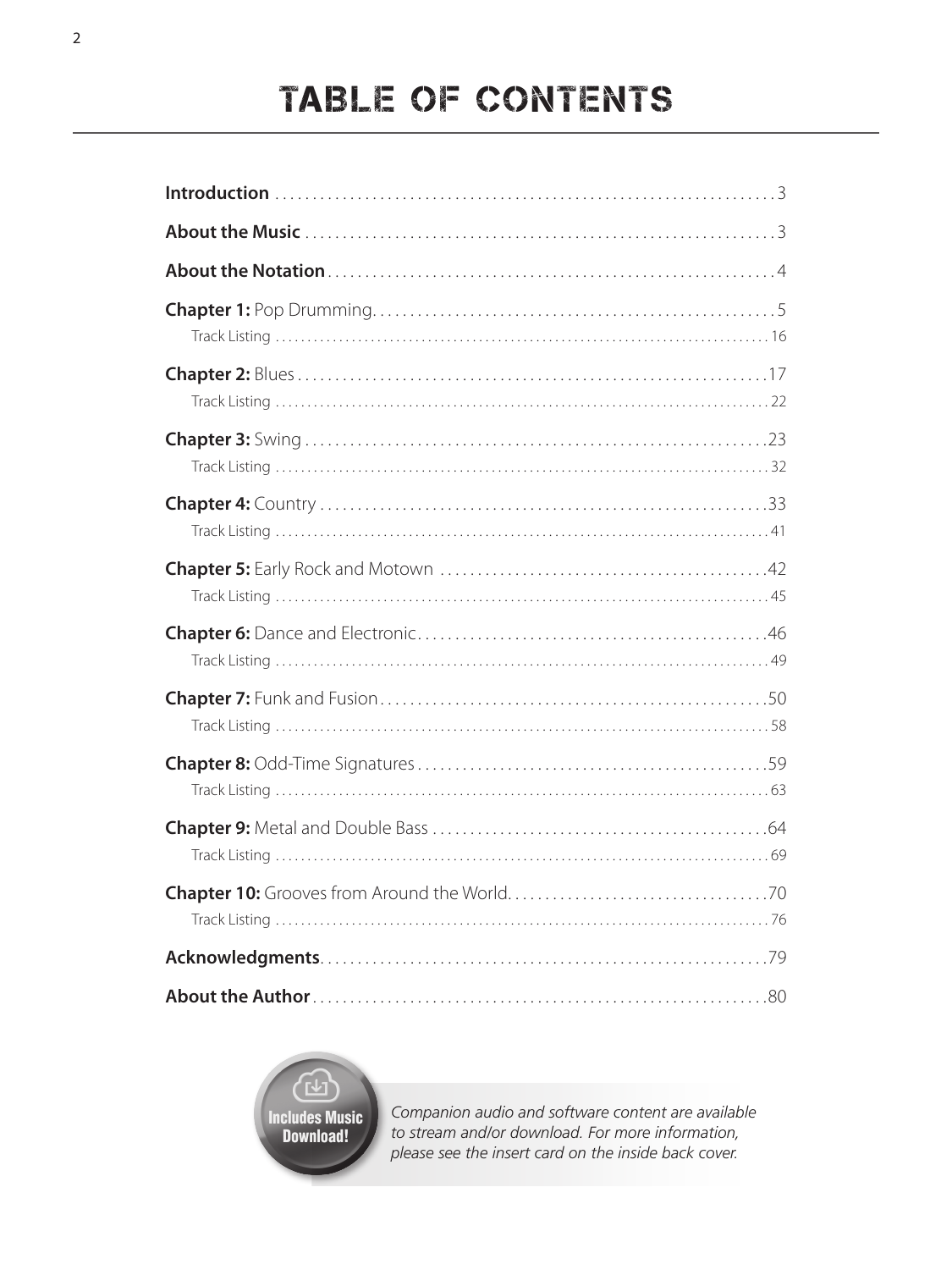#### INTRODUCTION

I have spent my entire career as a working drummer. For this, I feel like the luckiest guy in the world. As a musician for hire, you are always waiting for the phone to ring for that next gig. The question is, are you ready for that next call? If you get called for a jazz gig, are you ready? What about a heavy metal cover band? If you get called to do a recording session playing country, can you cover it? The last thing you want to say when called to work as a musician is "I'm not comfortable playing *that* kind of music." The fact is, in order to be a successful working drummer you must be ready to play *all* styles. I can honestly say that I have been hired to play, at one time or another, virtually every style imaginable. I have also played in virtually every type of situation as well, from club gigs to stadiums, from community theaters to major motion pictures, from high school football games to video games. With the many different styles of music that exist in the world, it is not likely you will become a master of all styles in your lifetime. And while we all have certain specialties, in order to survive we must have what I call a deep "bag of tricks." This is what the *Survival Guide* is all about, as it is much more than just a styles‑book. My goal in writing this text is to give you the tools to be able to cover any gig situation you will likely encounter as a working drummer traveling the jungle we call the music business.

This book, in fact, is my own survival guide as it contains the grooves I've personally played throughout my years as a professional drummer. I have written this text for players of every level, from beginners to pros, to help prepare you for a career in the real world. There is no filler in this book. If I don't use the groove, it's not in the book, period. This book is not an encyclopedia containing endless variations. For each style covered in the book, you can find other books on the market with similar subject matter, so I hope this book inspires you to explore these styles even further.

Even though I've tried my best to throw these grooves into logical categories, the fact of the matter is that all of these grooves have the potential to cross over to many genres. The important thing to remember is to learn and use them where they fit into your own personal musical situation.

None of the grooves were deliberately written to be challenging, although some are. They were written to be practical, so if you finish this book and say, "That wasn't so hard," then I've done my job. I find no glory in creating a book so difficult that nobody can play the grooves. I consider myself a regular, non‑superhero drummer and am confident that if you put the time in on this book, you will be able to play every groove in here.

## ABOUT THE MUSIC

One thing I hope sets this book apart from the others is the music. I went to great lengths to hire not just one generic band to play everything, but several specialized bands to help you feel as though you are playing in the most authentic musical environment possible.

Included with this book are two sets of MP3 audio files: Album 1 contains 124 play‑along tracks, while album 2 contains a drumset performance of each of the 318 examples in the book. Also included is Alfred's TNT 2 tempo changer software,\* which lets you slow down or speed up any of the audio files included with this book. The MP3 files can be played with the included tempo changer software, any MP3 player or mobile device, or on your computer.

Every example has a corresponding play‑along track. Many of the examples have more than one corresponding track with different tempos and/or feels. A detailed explanation of each track can be found at the end of each chapter. The tracks are intended to be intuitive and easily navigated without charts. If you desire charts to the tracks, please visit survivalguidecharts.com for a free download.

At the end of some chapters, you will find bonus tracks. These play-along tracks correspond to grooves that may have been covered in the previous chapter, but are important enough in that genre to warrant repetition. Throughout the book, you will also find this icon:  $\odot$ . It denotes that the example is one of my favorite go-to grooves.

To watch video performances of some of the tracks in this book, please visit survivalguidevideos.com, which will take you to my YouTube page. I also encourage you to record and post your own performance videos.

#### **Windows**

Vista, 7, 8, 10 QuickTime 7.6.7 or higher 1.8 GHz processor or faster 1.25 GB hard drive space 2 GB RAM minimum Speakers or headphones Internet access for updates

#### **Macintosh**

OS 10.4 and higher (Intel only) QuickTime 7.6.7 or higher 1.25 GB hard drive space 2 GB RAM minimum Speakers or headphones Internet access for updates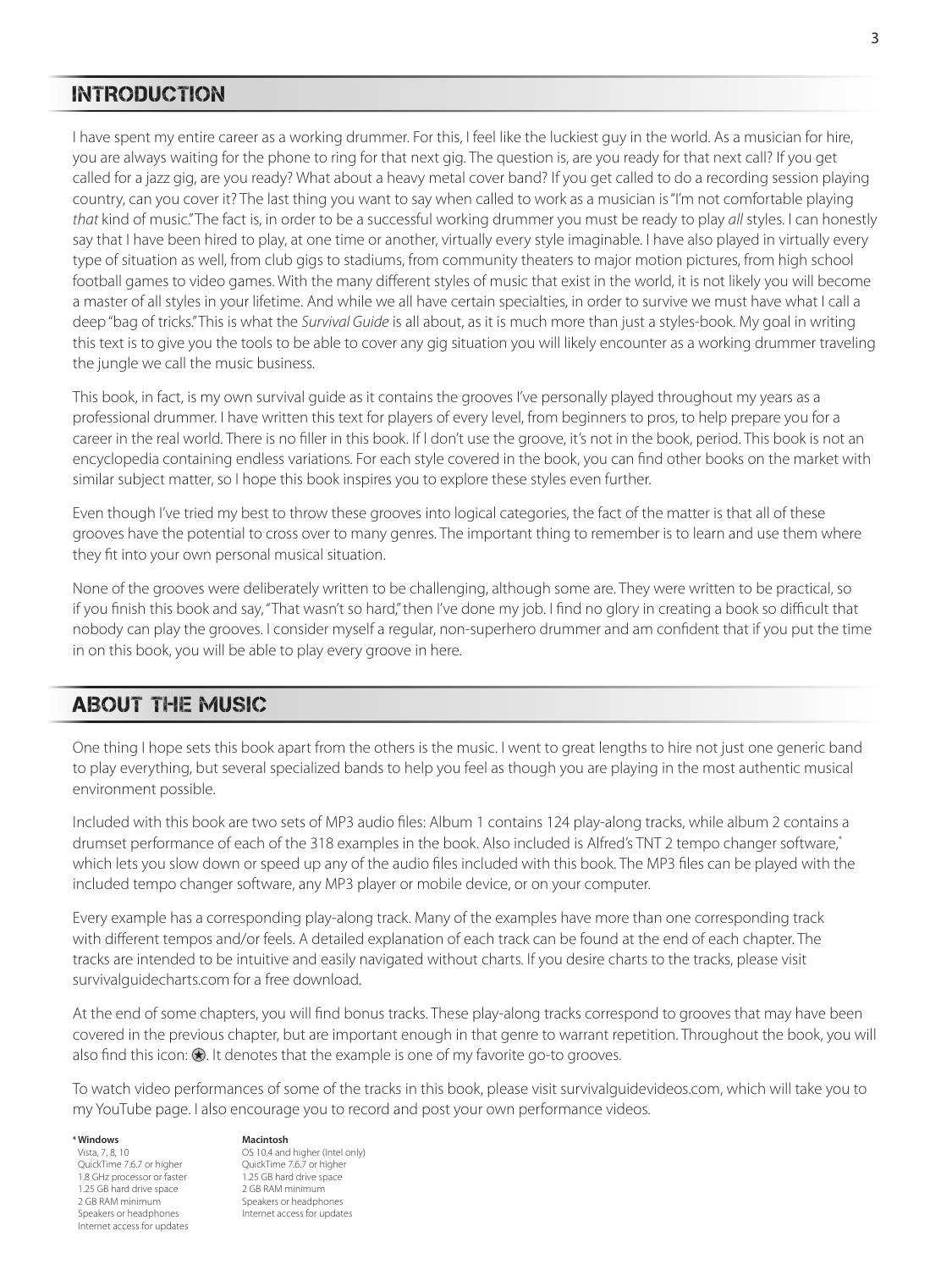### CHAPTER 1

# DRUMMING

Traditionally this section would be titled "Rock," but the way musical styles have blended over the years, that moniker just doesn't cover it. The following examples are some of the primary grooves used in recordings of all popular music, including rock, pop, R&B, country, blues, hip-hop, metal, and many other forms of music from around the world. The key to playing pop music is to play strong, and for the song. In other words, you have to develop the discipline to play only what the song requires—great grooves and fills.

I like to think about the following pop grooves in terms of layers. The first layer (examples 1–20) is the skeleton groove, but these grooves can be used just as written and are very effective. As we go on in this chapter, I'd like to revisit these grooves and add layers on top in order to give you more variety. Advanced players, please don't make the mistake of skipping over this section! Trust me; these grooves are where the money is!

### BASIC POP GROOVES

Here are some of my go-to pop grooves. You can play every example on this page with the following tracks. (C)) Tracks 1-4

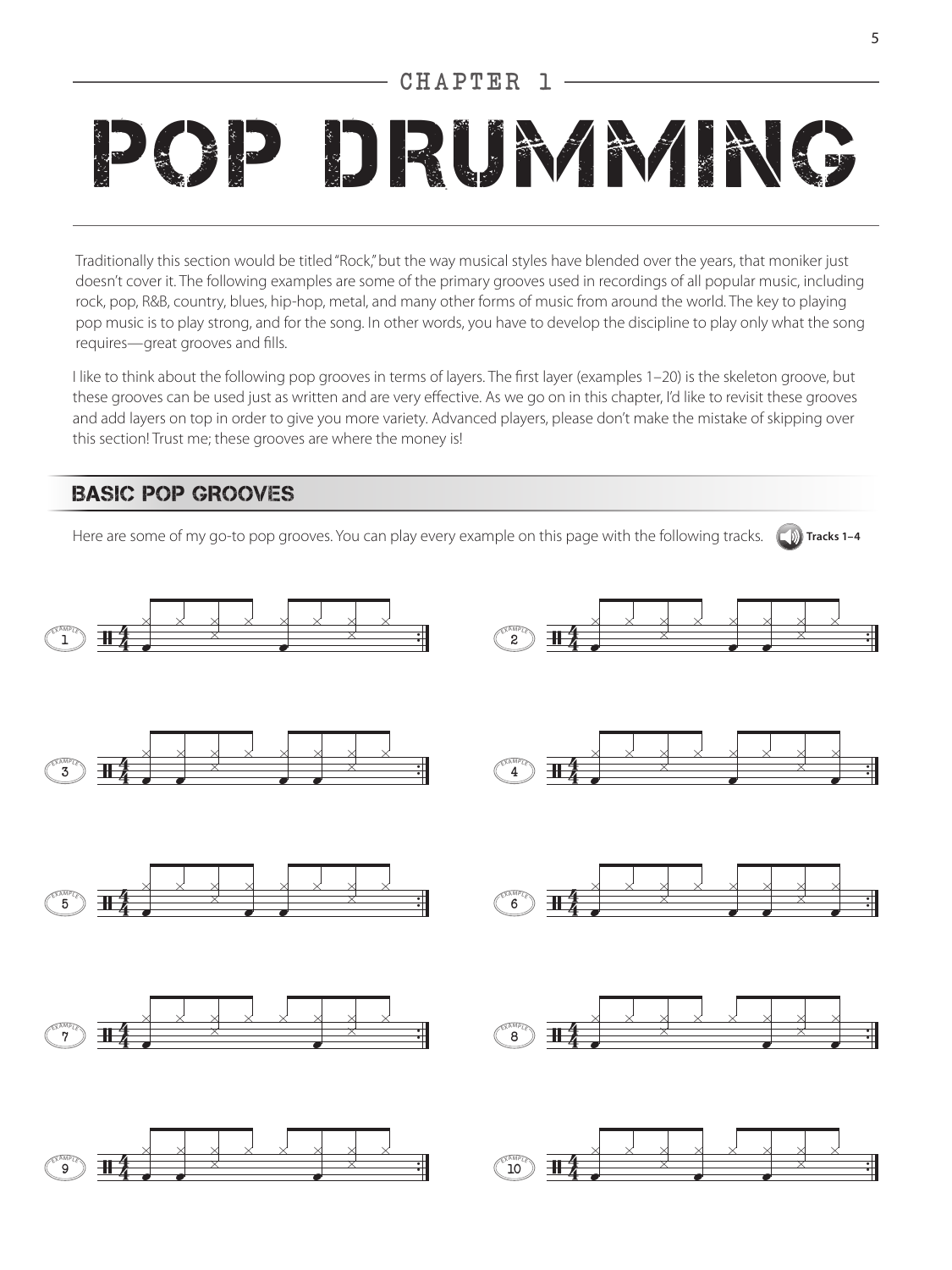# CHAPTER 1 TRACK LIST

#### 1. Slow moody rock

*Time signature:* 4 4

#### $Tempo:  $l = 75$$

*Form:* Intro, verse, chorus, turn, verse, chorus, bridge, breakdown chorus, chorus.

*Notes:* Listen for the stop before the first verse. Try example 59 on the verse.

#### 2. Medium pop rock

*Time signature:* 4 4

#### $Tempo:  $\underline{\mathsf{l}} = 95$$

*Form:* Intro, verse, chorus, turn, verse, chorus, bridge, guitar solo, breakdown chorus, outro.

*Notes:* Make sure your right‑hand voicings reflect the mellow character of the song. Try a closed hi‑hat on the guitar solo.

#### 3. Driving pop rock

*Time signature:* 4 4

 $Tempo: = 148$ 

*Form:* Intro, verse, chorus, turn, verse, chorus, guitar solo, breakdown turnaround, chorus, guitar solo. *Notes:* Use example 58 for the intro and breakdown turnaround.

#### 4. Swung sixteenths pop

*Time signature:* 4 4

 $Tempo:  $l = 100$$ 

*Form:* Intro, verse, chorus, turn, verse, chorus, bridge, breakdown chorus, outro.

*Notes:* Make sure any ghost notes you play line up with the swung‑sixteenth matrix of time.

#### 5. '90s power pop

*Time signature:* 4 4

#### $Tempo: = 128$

*Form:* Intro, verse, chorus, verse, chorus, bridge, breakdown chorus, double chorus.

*Notes:* Try voicing the right hand on the crash for the intro and chorus. Use example 58 on the breakdown.

#### 6. '70s laid‑back pop

## *Time signature:* 4 4

 $Tempo:  $l = 105$$ 

*Form:* Intro, verse, chorus, turn, key solo over verse/ chorus, turn, verse, chorus.

*Notes:* Try to keep that bass drum pattern tight with the bass player.

#### 7. Moody pop

*Time signature:* 4 4

 $Tempo: ] = 100$ 

*Form:* Intro, verse, chorus, turn, half verse, chorus, bridge, breakdown chorus, chorus.

*Notes:* Listen for the stop before the first verse, use example 60 on the bridge, and listen for the figure at the end of the bridge.

#### 8. Syncopated pop rock

*Time signature:* 4 4

 $Tempo: = 105$ 

*Form:* Intro, verse, chorus, turn, verse, chorus, bridge, guitar solo, breakdown, 2x chorus, outro.

*Notes:* Listen to the figure at the end of the breakdown chorus.

#### 9. Blues rock

*Time signature:* 4 4

 $Tempo: ] = 102$ 

*Form type:* 12‑bar form

*Form:* 4‑bar intro, head, intro, head, guitar solo, 8‑bar bridge, breakdown, 2x sax solo, outro.

*Notes:* Listen for the figure at the end of the intro as well as the ones on either side of the bridge. Alternate examples 19 and 20 or 39 and 40 to create the two-bar pattern.

#### 10. Four-on-the-floor pop

*Time signature:* 4 4

- $Tempo:  $\square$  = 124$
- *Form:* Intro, verse, chorus, verse, double chorus, bridge, breakdown chorus, double chorus.
- *Notes:* Listen for the extra bar of silence after the breakdown chorus.

#### 11. Sixteenth-note pop ballad

*Time signature:* 4 4

 $Tempo:  $l = 80$$ 

*Form:* Intro, verse, chorus, verse, chorus, guitar solo, bridge, breakdown chorus, chorus.

*Notes:* Listen for the stop before the first verse and before and after the first chorus.

## 12.  $\frac{12}{8}$  pop ballad

*Time signature:* 12 8

*Tempo:*  $\triangle$  = 160

*Form:* Intro, verse, chorus, turn, verse, chorus, bridge, guitar solo, breakdown chorus, outro.

*Notes:* Try playing side stick on the first verse. Listen for the stop before the turn.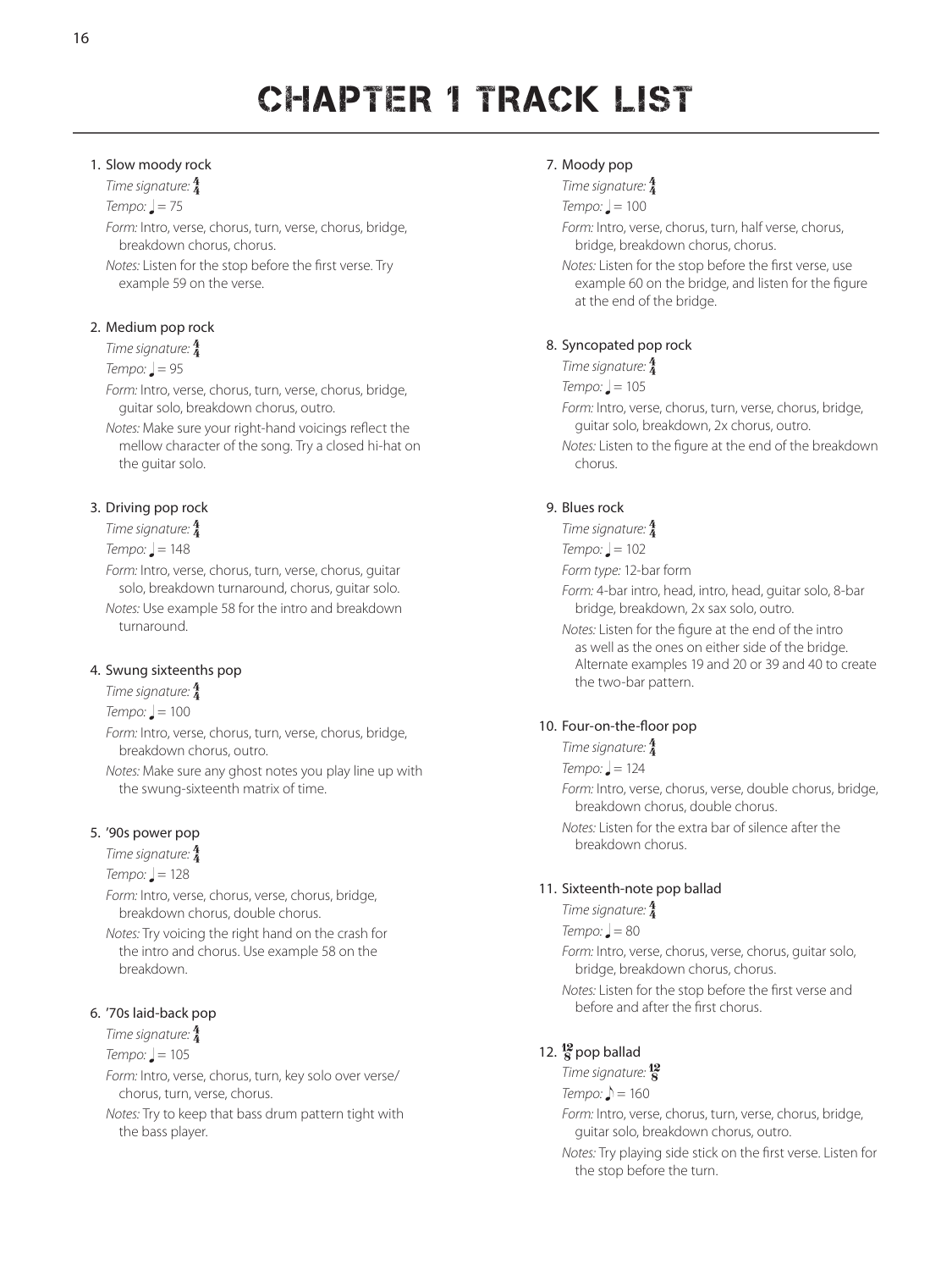



The next two examples make use of the middle note of the triplet, creating an offset quarter-note triplet rhythm. It sounds complicated, but it is actually not very hard to play. **Dumaries 21-24** 

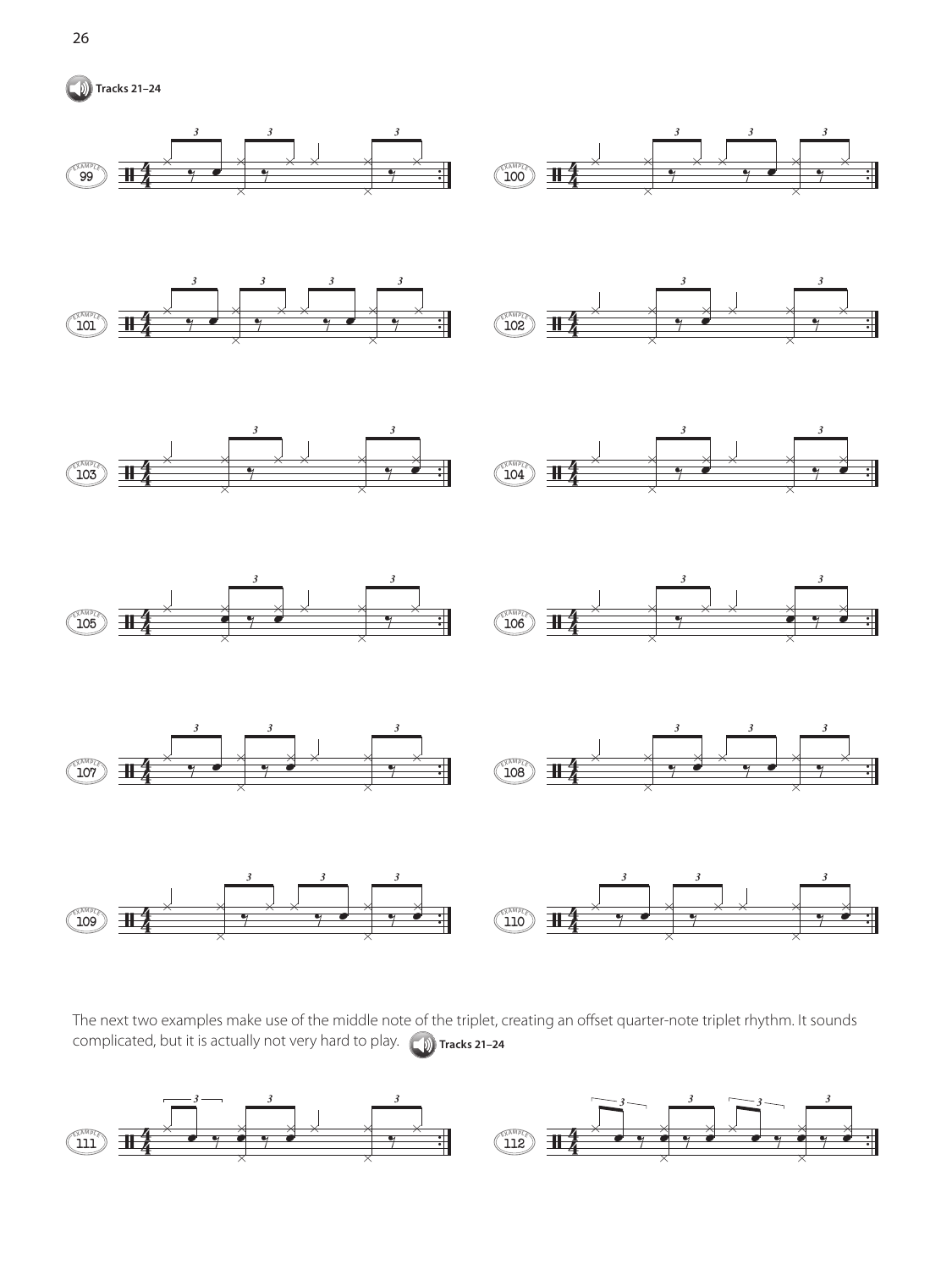# CHAPTER 8 ODD‑TIME SIGNATURES

So far we've seen a few odd-time signature grooves, but in this section we will take a closer look at how to play and get comfortable playing odd‑time signatures. As funny as it sounds, the first step to playing odd‑time signatures is to simply *count* them out loud. Similar to the last chapter, several iterations will be provided for many of these grooves.

# 3 4 GROOVES

The first beat we will cover is in  $\frac{3}{4}$  time. This should be a good one to start with as this time signature is frequently used in pop genres. This is a simple, but funky  $\frac{3}{4}$  groove.



# 5 4 GROOVES

This next groove is a funk-inspired  $\frac{5}{4}$  groove. It is subdivided as 2 beats + 3 beats.

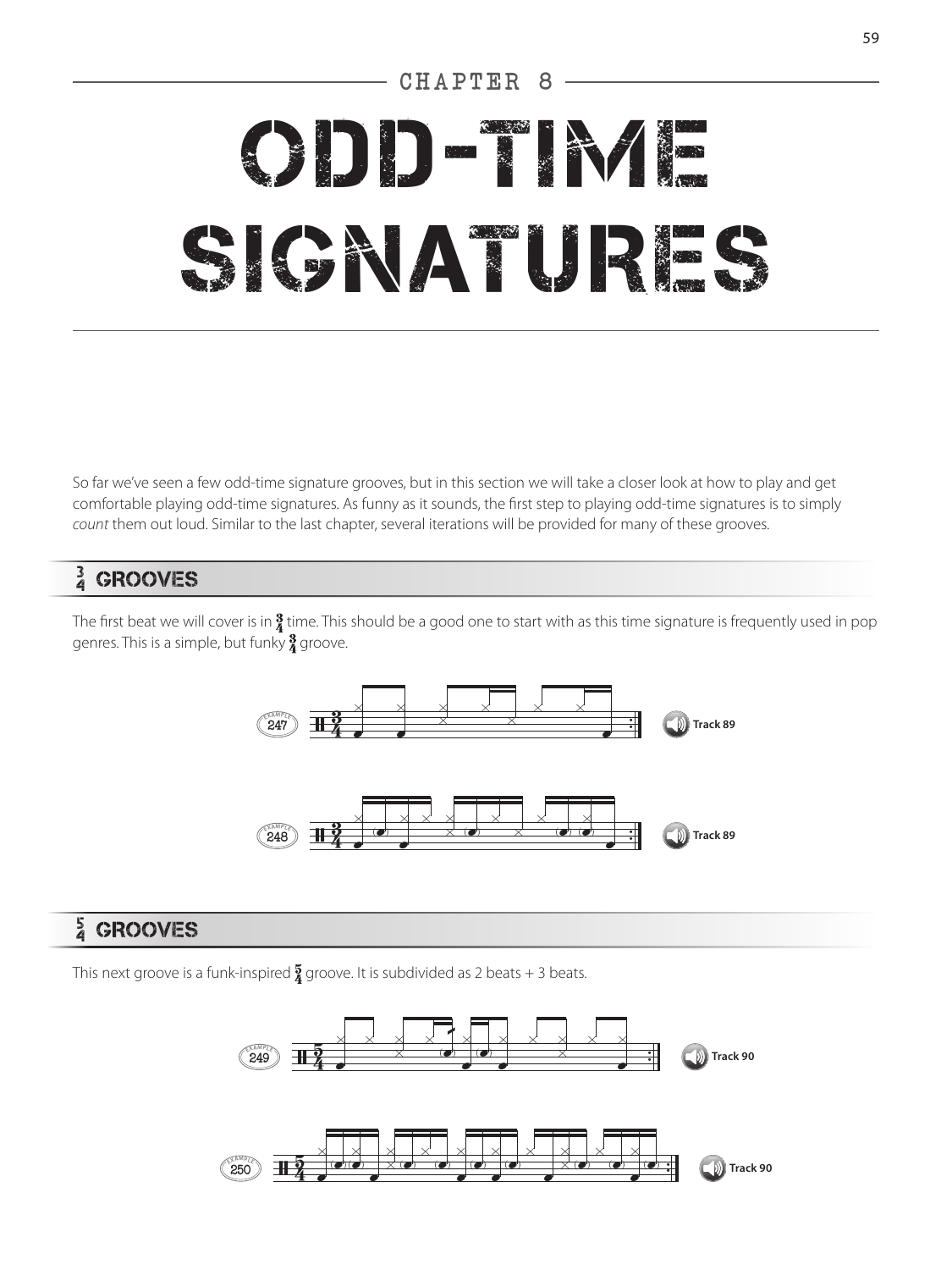# CHAPTER

# **METAL AND** DOUBLE BAS

Metal is a genre that has historically been marginalized in educational circles, but contains grooves that every aspiring drummer needs to cover. One of the most recognizable and unique facets of metal drumming is the use of double bass drums. Here are some grooves I think you need to have in your bag of tricks.

## STEADY SIXTEENTH PATTERNS

The first groove is your basic double bass rock pattern. This will come in handy more than you can imagine.



This is the same bass drum pattern with a double-time feel in the hands.



Since the bass drum pattern is so solid, you can get away with quite a bit of syncopation on the ride pattern.

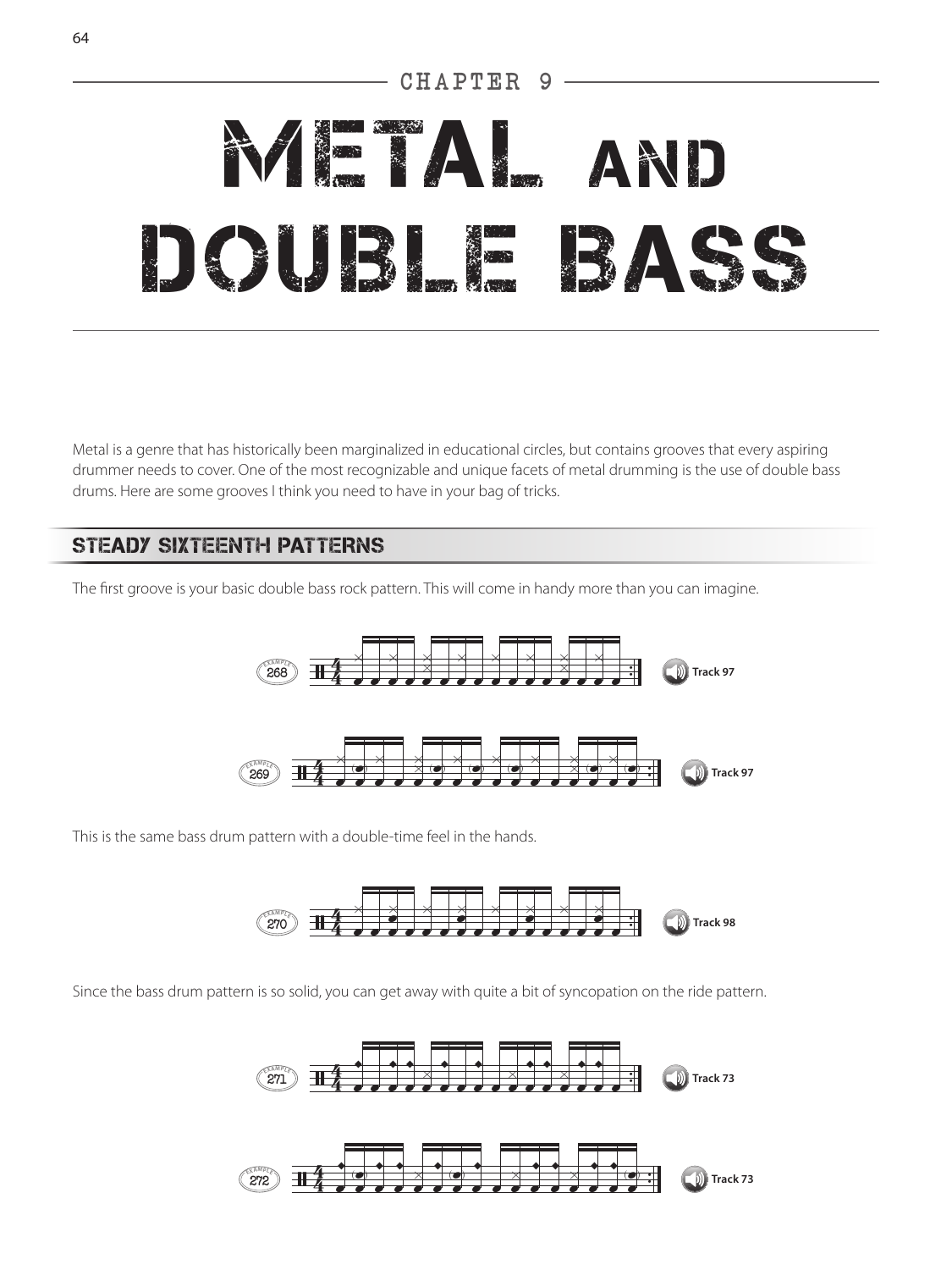### NANINGO ORIGIN: NIGERIA

The naningo is an African rhythm in the time signature of  $\frac{12}{8}$ . Here is a traditional drumset interpretation.



Here is a more modernized variation I frequently use.



This one is similar but uses a double paradiddle as its sticking.